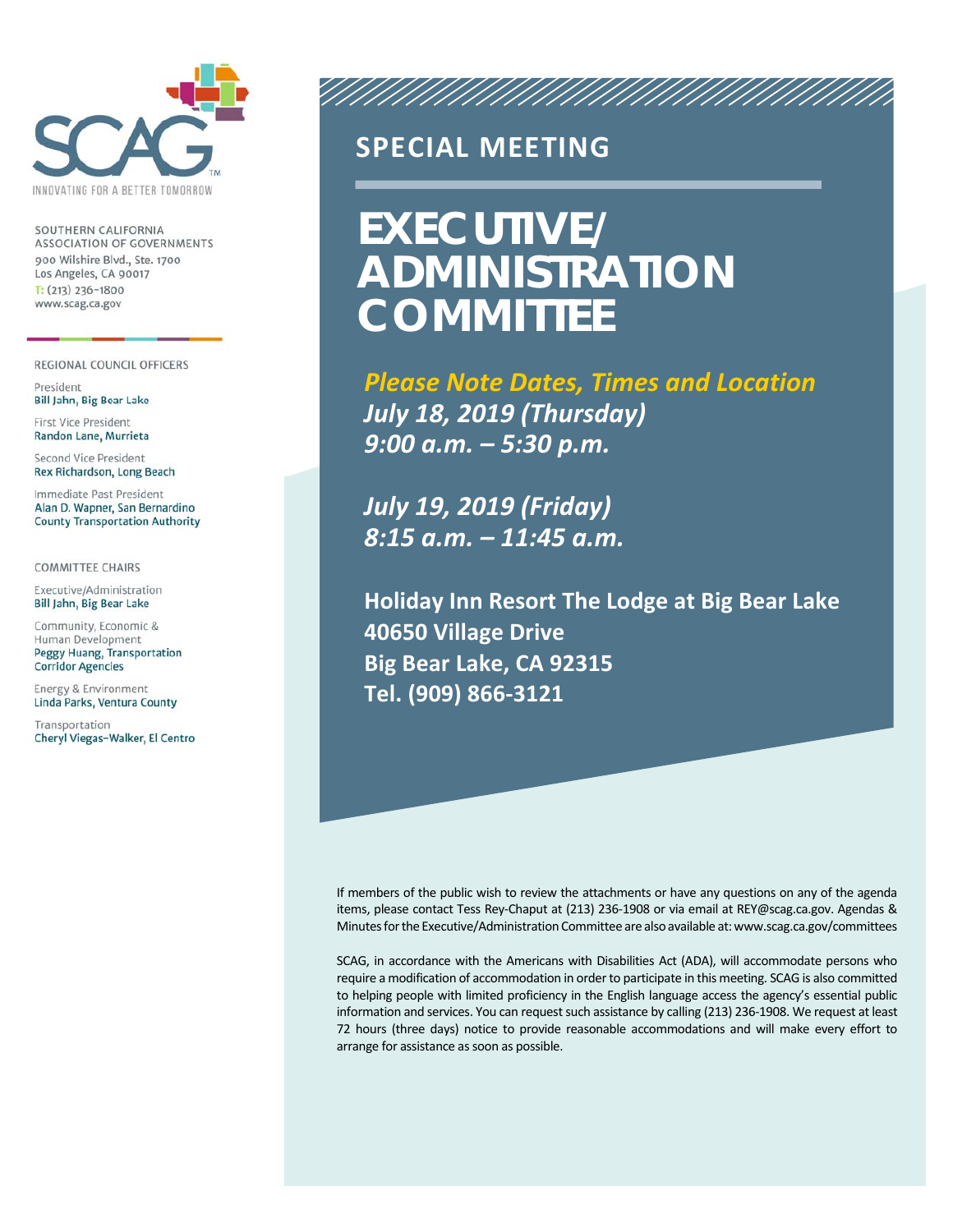

#### **Executive/Administration Committee Members**

- **1. Hon, Bill Jahn, President**  Big Bear Lake, District 11 ‐ San Bernardino County
- **2. Hon. Randon Lane, 1st Vice President** Murrieta, District 5 – Riverside County
- **3. Hon. Rex Richardson, 2nd Vice President**  Long Beach, District 29 – Los Angeles County
- **4. Hon. Alan D. Wapner, Immediate Past President**  SBCTA ‐ San Bernardino County
- **5. Hon. Peggy Huang, Chair (CEHD)**  TCA Representative – Orange County
- **6. Hon, Stacy Berry, Vice Chair (CEHD)**  Cypress, District 18 – Orange County
- **7. Supervisor Linda Parks, Chair (EEC)**  County of Ventura
- **8. Hon. David Pollock, Vice Chair (EEC)**  Moorpark, District 45 – Ventura County
- **9. Hon. Cheryl Viegas‐Walker, Chair (TC)**  El Centro, District 1 ‐ Imperial County
- **10. Hon. Jess Talamantes, Vice Chair (TC)**  Burbank, District 42 – Los Angeles County
- **11. Hon. Clint Lorimore, Chair (LCMC)**  Eastvale, District 4 – Riverside County
- **12. Hon. Margaret Clark, Vice Chair (LCMC)**  Rosemead, District 32 – Los Angeles County
- **13. Hon. Margaret Finlay, President's Appointment**  Duarte, District 35 – Los Angeles County
- **14. Supervisor Luis Plancarte, President's Appointment**  County of Imperial
- **15. Hon. Frank Navarro, President's Appointment**  Colton, District 6 – San Bernardino County
- **16. Hon. L. Dennis Michael, President's Appointment**  Rancho Cucamonga, District 9 – San Bernardino County
- **17. Brian McDonald, Tribal Government Regional Planning Board**  Chemehuevi Indian Tribe
- **18. Randall Lewis, Business Representative**  Lewis Group of Companies

#### **OUR MISSION**

To foster innovative regional solutions that improve the lives of Southern Californians through inclusive collaboration, visionary planning, regional advocacy, information sharing, and promoting best practices.

**OUR VISION** Southern California's Catalyst for a Brighter Future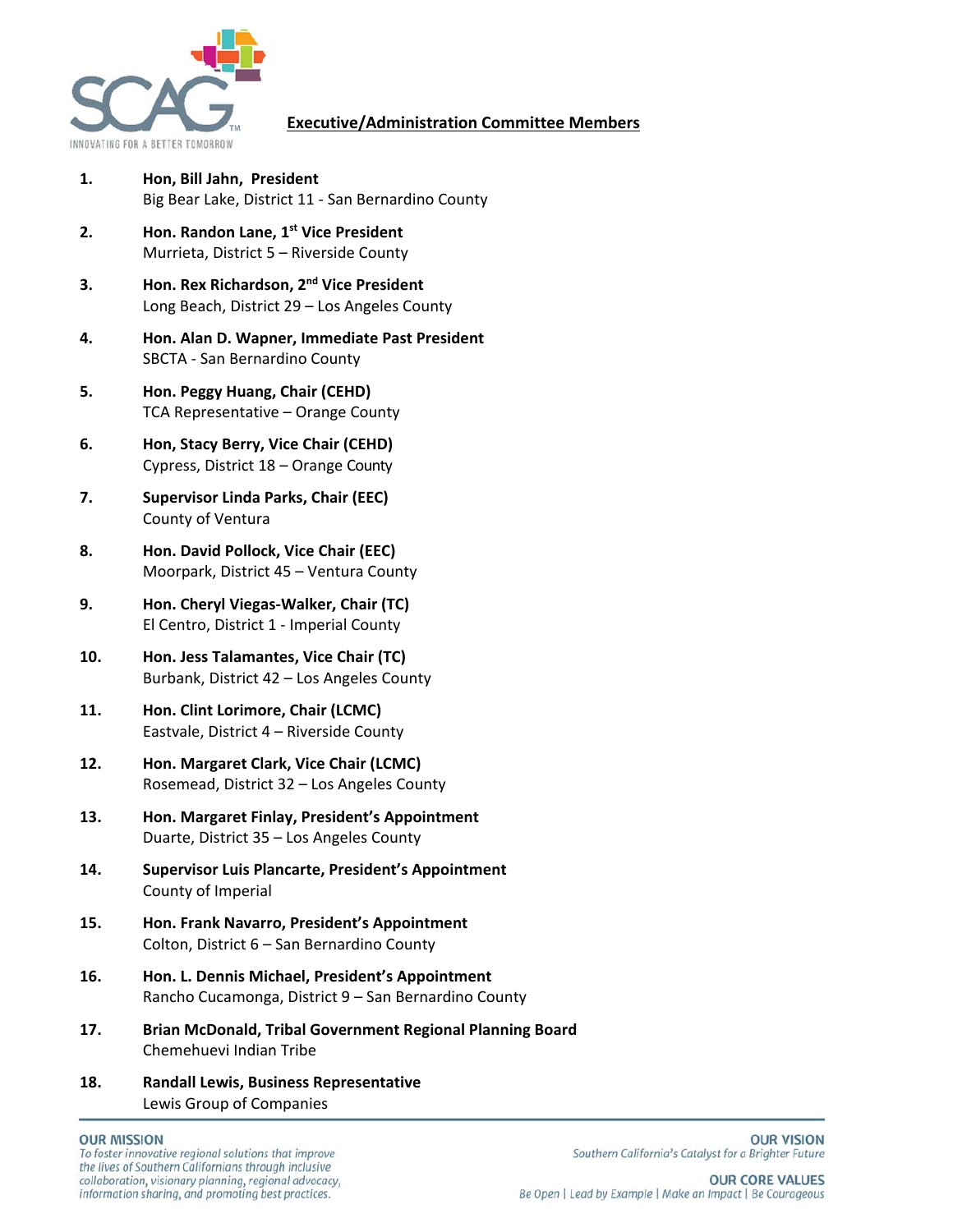

**EXECUTIVE/ADMINISTRATION COMMITTEE**

## **SPECIAL MEETING AGENDA**

Southern California Association of Governments Holiday Inn Resort The Lodge at Big Bear Lake (Timbers Ballroom) 40650 Village Drive, Big Bear Lake, CA 92315 July 18 – 19, 2019 (Thursday and Friday)

#### **CALL TO ORDER AND PLEDGE OF ALLEGIANCE** *(The Honorable Bill Jahn, Chair)*

### **PUBLIC COMMENT PERIOD**

Members of the public desiring to speak on items on the Special Meeting Agenda must fill out and present a Public Comment Card to the Assistant prior to speaking. Comments will be limited to three (3) minutes per speaker. The Chair has the discretion to reduce the time limit based upon the number of speakers and may limit the total time for all public comments to twenty (20) minutes.

#### **Thursday, July 18**

Welcome and Opening Remarks *(President Bill Jahn)*

#### **Discussion Items**

- 1. 2019‐20 Year Outlook and Strategic Initiatives
- 2. Policy Committee Outlook
- 3. Connect SoCal Discussion (Policy Issues; Plan Highlights and Plan Outcomes)
- 4. Housing Initiative *(President Bill Jahn)*
	- Beyond RHNA...

*(Councilmember Carlos Rodriguez, City of Yorba Linda) (Steve PonTell, CEO and President, National Community Renaissance – CORE) (Randall Lewis, Executive Vice President, Lewis Group of Companies)* 

- SCAG's Role on Solutions to Housing Crisis
- 5. Existing Funding and New Opportunities for Cities
- 6. RHNA Update / RHNA Methodology

#### **RECESS**

*The Special Meeting of the EAC will recess and resume at 8:15 a.m. on Friday, July 19, 2019 at the Holiday Inn Resort, The Lodge at Big Bear Lake, Timbers Ballroom, 40650 Village Drive, Big Bear Lake, CA 92315.*